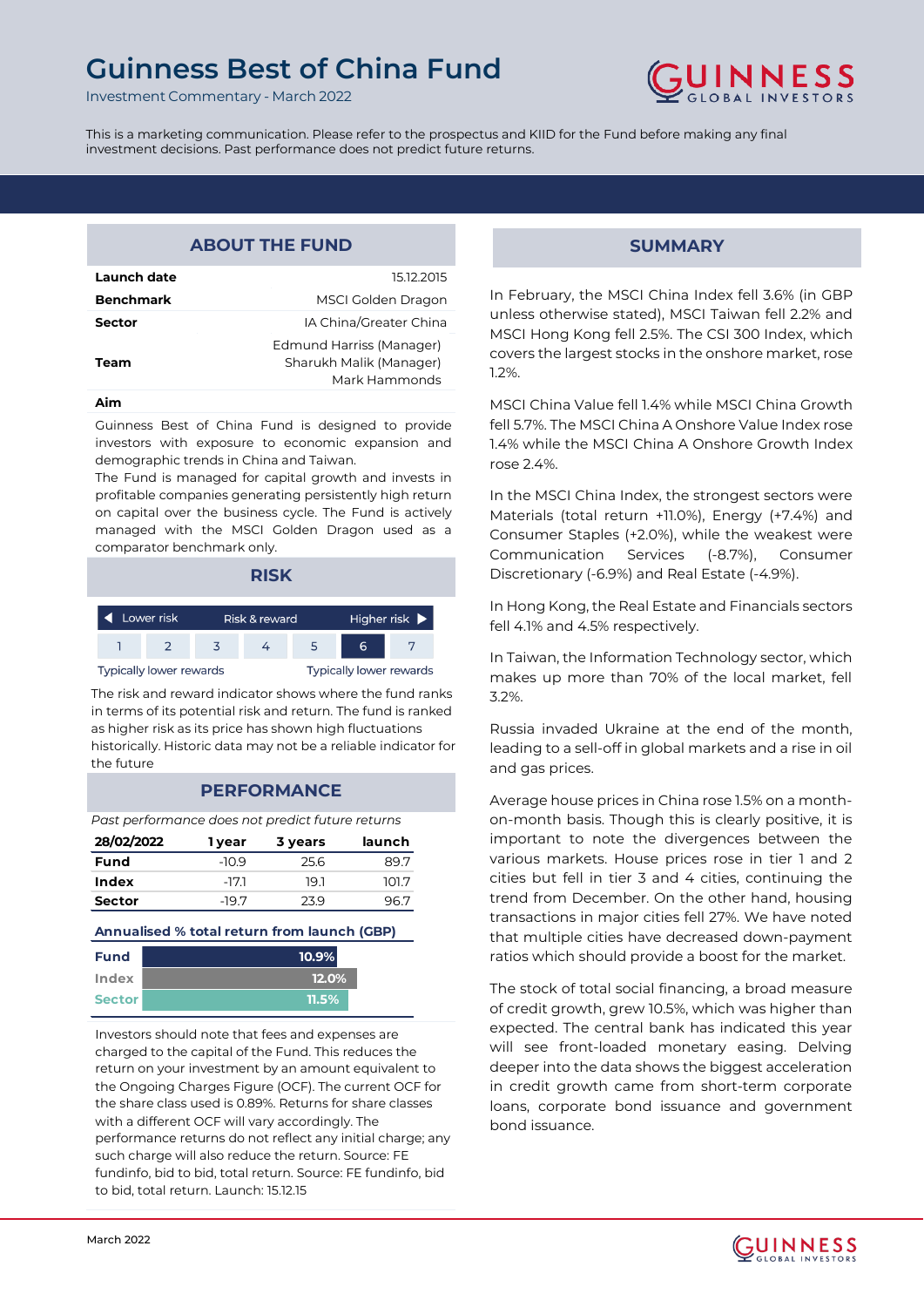# **SUMMARY (CONTINUED)**

Consumer price inflation (CPI) was 0.9% in January, much lower than 7.5% in the US and 5.5% in the UK. China's post-COVID monetary support was much milder compared to developed markets, partly explaining its much lower CPI. On the other hand, producer price inflation (PPI) was 9.1% in January in China, though it did fall from 10.3% in December and is well below October's value of 13.5%. Coal and steel prices have been falling but at the same time, oil and gas prices have been rising.

## **FEBRUARY IN REVIEW**

Russia's invasion of Ukraine has raised the question of whether China will see this as an opportunity to take over Taiwan. Just a few months ago, the idea of an invasion in Ukraine would have been dismissed as almost inconceivable and therefore we cannot rule out a similar move by China. However, we think that whilst reunification with Taiwan remains a strategic priority for Xi Jinping, it is not *the* priority. Indeed, there are good reasons to believe that China has been taken by surprise, not least the absence of any plan to evacuate its citizens ahead of time.

China's goal over the last 40 years has been to restore the country's economic strength and to maintain domestic stability through a steady improvement in the standard of living. This process has increased China's engagement with the world's trade and financial system. China's foreign exchange reserves are over \$3 trillion, while the value of merchandise trade last year exceeded \$6 trillion. Its economy is estimated to reached \$18 trillion in nominal terms in 2021 (CNY 114.4 trillion according to China's National Bureau of Statistics) making it the world's second largest in aggregate, but on a per-capita basis, at \$13,000 it is still a laggard.

This is something that China is trying to rectify by developing key industries which rely less on labour and more on value-add, in order to become a higher-income consumer economy. As part of this programme there have been efforts to open up to foreign investors, develop more localised centres of production to secure supply chains (which came into their own during COVID). The currency has been operated as a manged float since 2011, and on a path toward internationalisation the Yuan forms part of the International Monetary Fund's Special Drawing Rights. To become a reserve currency, one that central banks use as part of their foreign exchange reserves, the Yuan needs to be stable, liquid, and financial assets denominated in that currency (i.e. government bonds) need to be seen as a store of value.

In less than a week, the decision by Vladimir Putin has turned Russia into an international pariah. The US has demonstrated international leadership and repaired much of the damage to its European relations in the Trump years; the EU has adopted a unified stance and Germany has reversed the 75-year post-war consensus on defence; the NATO alliance has renewed relevance and has been rejuvenated. Financial sanctions unprecedented in speed and scope have closed off access to most (but not all) of Russia's avenues to external funding, and by including the central bank, have denied the country access to over \$400 billion of its \$640 billion foreign exchange reserves. The domestic currency has collapsed; there is no access for Russian bond issuers, government or private, to foreign funding and if they cannot (or will not) pay interest or principal those bonds will be next to worthless. This, then, is a cautionary tale for China, whose economy is built around an increasing breadth of engagement.

We think, therefore, that China will prioritise mitigation of the economic shock in the immediate term but there will be longer-term considerations too. In the short term, China has just announced an economic growth target of 5.5% in 2022. There are some who will point out that this is the lowest rate since 1990, but note that in 1990 China's GDP was one fiftieth its current size in real terms and its GDP per capita was \$346 (1/37th the size, given the 22% growth in population between then and now). The important things to take away from this year's growth target are, first, this is a number more consistent with an economy at this stage of development and size; second, it is above the current economic growth run rate and so implies more aggressive monetary easing and support to achieve it. The current economic challenges facing China centre on the slowing property market and higher

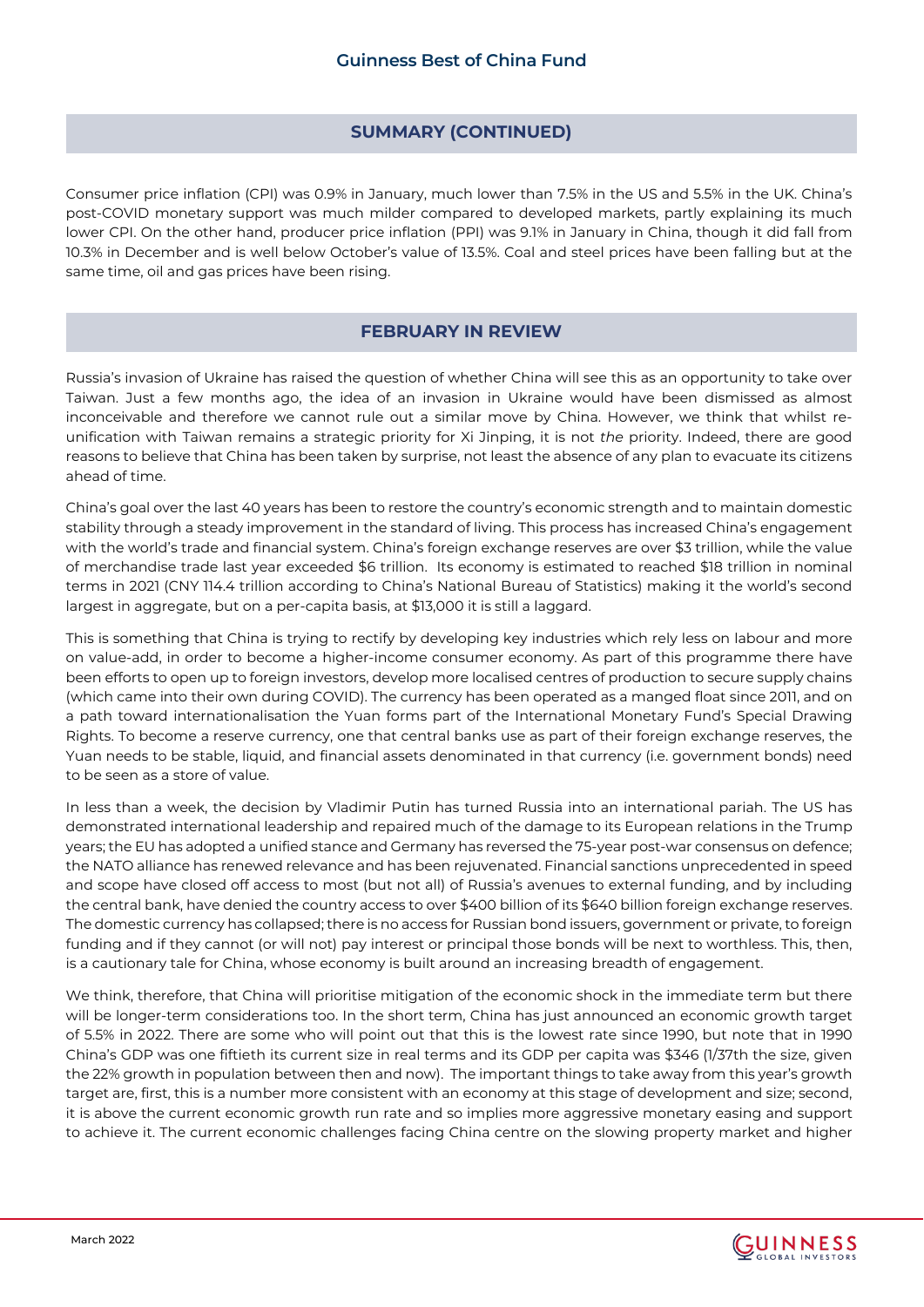materials prices. The economic shock from the Russian invasion for China is indirect, transmitted through higher energy and commodity prices and by the potential for weaker demand for exports of manufactured goods. China sent 21% of its exports to Europe last year, which is likely to be the most affected area. Russia accounted for just 2% of China's exports in 2021. Imports from Russia (gas, oil, wheat primarily) were 2.9% of China's total in 2021, but, with a value of \$78 billion, take on geopolitical significance as international sanctions tighten.

Over the longer term, China's geopolitical calculations must now factor in a set of western democracies with a more unified sense of purpose. China is also faced with an ally who seems, despite recent apparent warmth, to be pursuing its own very different agenda. In terms of the West, China has thrived in an era of division and a diminished ability of the US and Europe to respond coherently. The speed and nature of the sanctions imposed on Russia will likely lead to changes in the way and where China holds its foreign reserves. We do not expect to see selling of US Treasuries, but they may well be held in places where they are unlikely to be frozen. The exclusion of Russian banks from the SWIFT (Society for Worldwide Interbank Financial Telecommunication) messaging system makes China's own Cross-Border Interbank Payment System (CIPS) more valuable. The US threat to deny access to the US dollar market, a stick with which it enforces compliance with its sanction policies (against Iran, for example) and with which Chinese banks comply, may also cause China to accelerate the internationalisation of the Yuan. But today, the dollar still rules supreme, with over 80% of cross-border transactions dollar denominated and China's Yuan and CIPS system nowhere close to being an alternative.

China also has a Russia problem. As discussed earlier, despite the warm words following Putin's recent meeting with Xi at the Winter Olympics, it is probable that China was not told of the invasion. Furthermore, relations between the two nations seem to be built not so much on mutual trust but on a mutual mistrust of the United States. China's Belt and Road initiative consists of both sea and land routes and is designed not only to open up trade routes but also to provide access to the resource-rich nations of central Asia. The land routes considered must pass through central Asia into Kyrgyzstan and then either south through Uzbekistan, Tajikistan and Turkmenistan, through Turkey and then into Europe or south though Kazakhstan and then though Poland into Europe. Ukraine lies in the middle of the proposed entry points into Europe.

A hearing before the Congressional United States – the China Economic and Security Review Commission in March 2015 – gives some interesting insights into some of the prevailing relationships and attitudes of these countries toward their two powerful neighbours. There are clearly cultural and religious factors at play that may indicate a predisposition toward either China or Russia but it is clear that China has made substantial progress in establishing infrastructure and large investments have been made by all the countries in the Caucasus and central Asia.

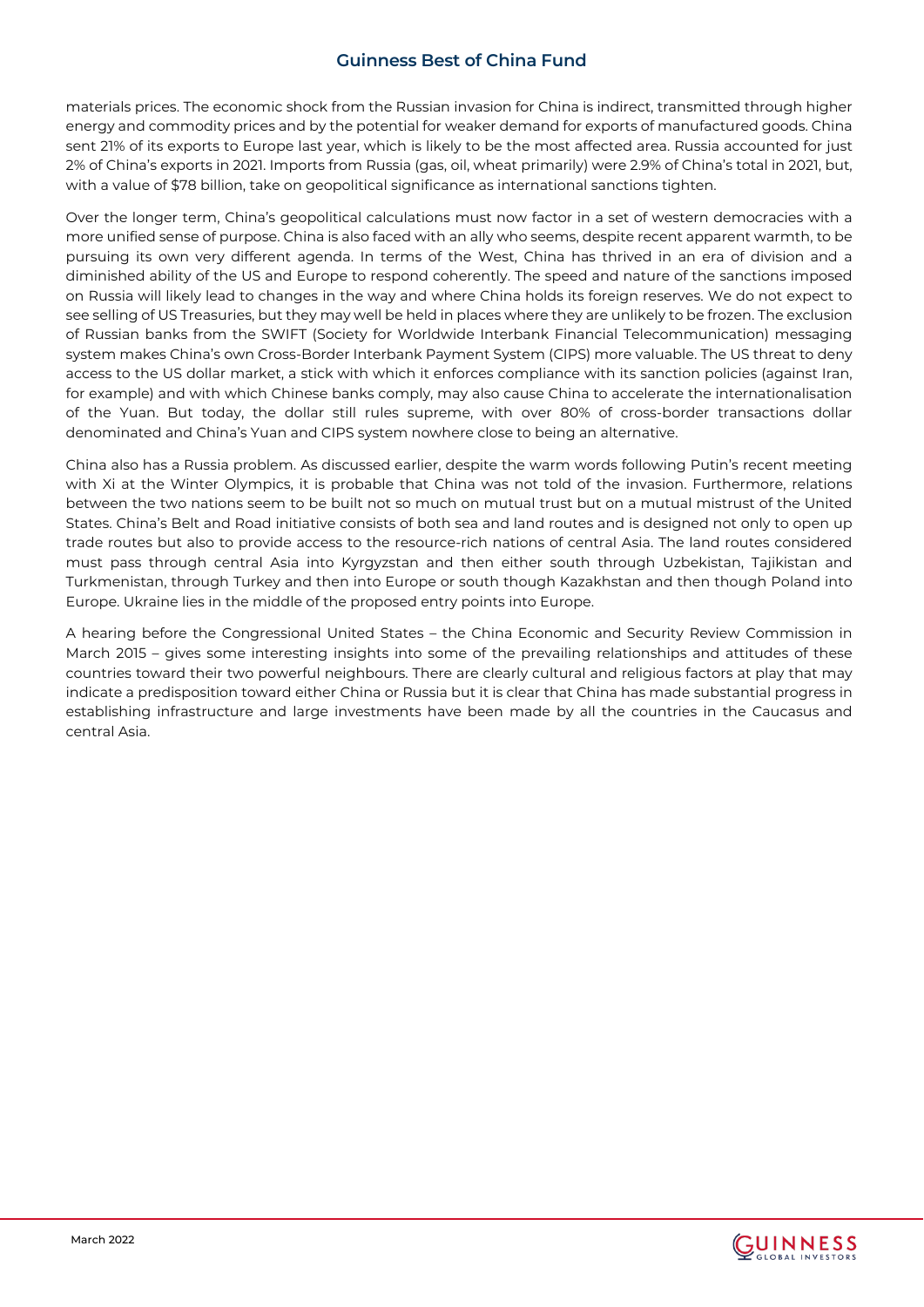## **MARKETS IN REVIEW**



(Data from 31/01/22 to 28/02/22, returns in GBP, source: Bloomberg and Guinness Global Investors calculations)



(Data from 31/01/22 to 28/02/22, returns in GBP, source: Bloomberg and Guinness Global Investors calculations)

In contrast to January, onshore markets were stronger in February, with the CSI 300 Index rising 1.2% and the MSCI China A Onshore Index rising 3.1%, compared to the MSCI China Index falling 3.6% and the Hang Seng Composite Index falling 3.8%. Part of the reason for the divergence was the weak performance of technology stocks, which are predominantly listed in the offshore market. Meituan was told by the government to reduce its services charges to help smaller and medium vendors on its platform. News reports indicated banks were being asked about their exposure to Ant Group, which is owned by Alibaba, and so led to weakness in Alibaba's share prices. There were also news reports suggesting Tencent and other video game developers could be subject to more regulations over their new games releases, as well as their operations in the metaverse.

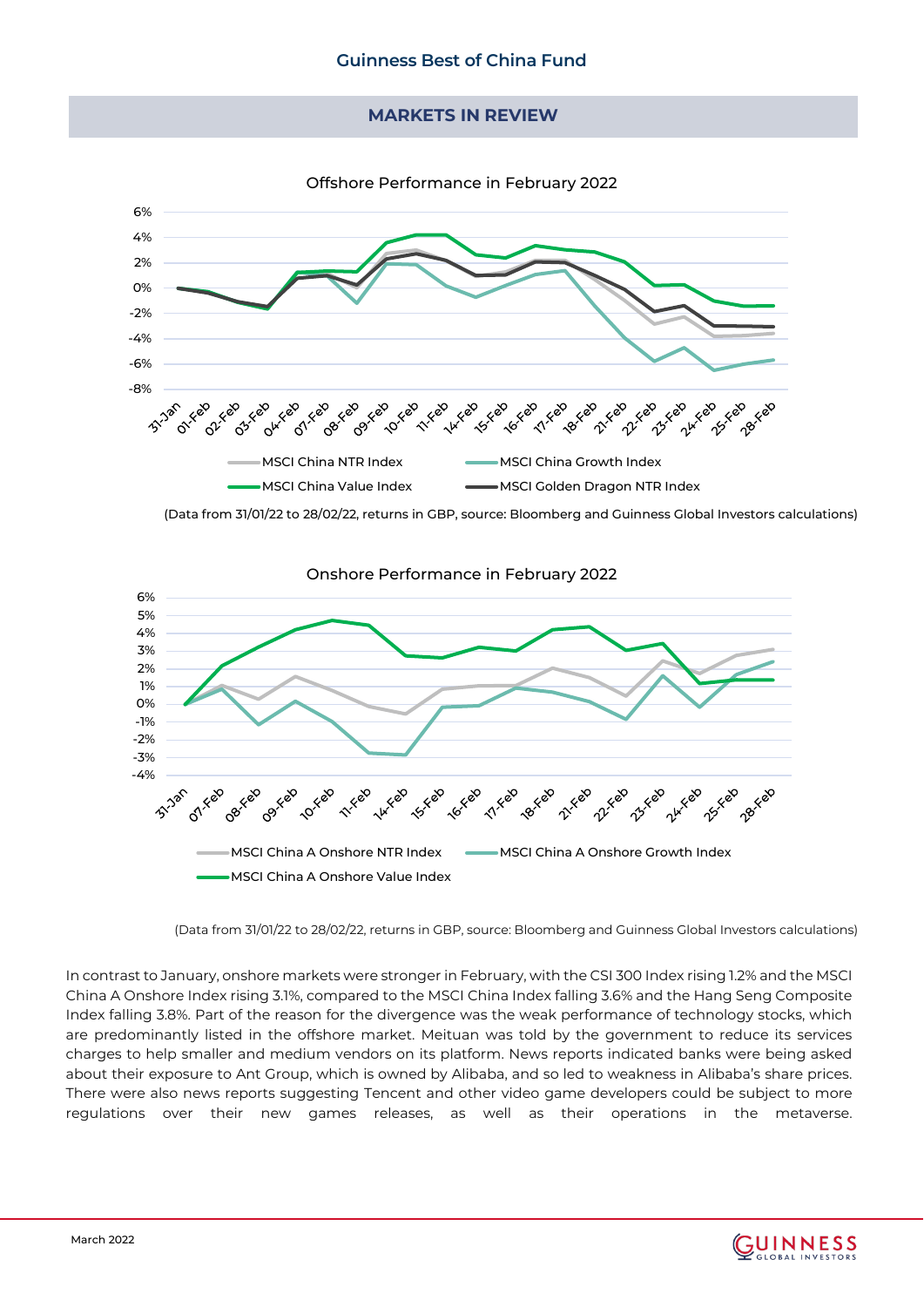# **PORTFOLIO HOLDINGS**

Results have started to come through for the Fund's holdings.

Fuling Zhacai is a condiment manufacturer and reported its preliminary 2021 results, with revenue rising 11% and net income falling 5%. The business increased its marketing expense in the year in order to grow the business, and so we are not concerned with the fall in net income. In response to rising costs, Fuling Zhacai increased its prices, a sign of its pricing power. Looking to 2022, mustard root costs have fallen, which should boost margins.

Alibaba's results were mixed, with revenue from the customer management segment falling 1%. Though volumes increased, Alibaba is having to offer discounts in the face of intense competition. The cloud business continues to grow but its growth rate has decelerated due to the loss of Bytedance's business abroad. We continue to hold Alibaba because it is China's largest e-commerce platform and should benefit from network effects, but we are aware the business is facing headwinds. We limit our exposure to Alibaba through the portfolio's equally weighted nature, where each position has a neutral weight of c.3.3%. This is contrast to the MSCI China Index, where Alibaba had a weight of 9.0% as of 31/01/21.

Netease, a video game developer, reported good fourth quarter results. Revenue from both mobile and PC games continue to grow robustly, boosted from the company's new Harry Potter game. The company has a good pipeline of games being developed which support future growth for the business.

Elite Material makes copper-clad laminates which are the base material for printed circuit boards (PCBs), specialising in the environmentally friendly halogen free segment of the market. Elite had a good 2021, with revenue up 41% and earnings per share (EPS) up 46%. In the fourth quarter, the server and switches business continued to grow as Elite gained market share. In spite of rising costs, the company's gross margin rose 0.3 percentage points in 2021, a sign of Elite's pricing power. We believe the company should continue to do well in the server market and should benefit from the upgrade cycle of its products.

In 2021, Xinyi Solar's revenue grew 30% and net income grew 8%. As the world's largest manufacturer of solar glass, the company benefits as the lowest-cost producer. Volumes grew in 2021 but to due to lower solar glass prices and higher input costs, net income growth lagged revenue growth. We expect the company to benefit in the coming years from greater demand for solar energy.

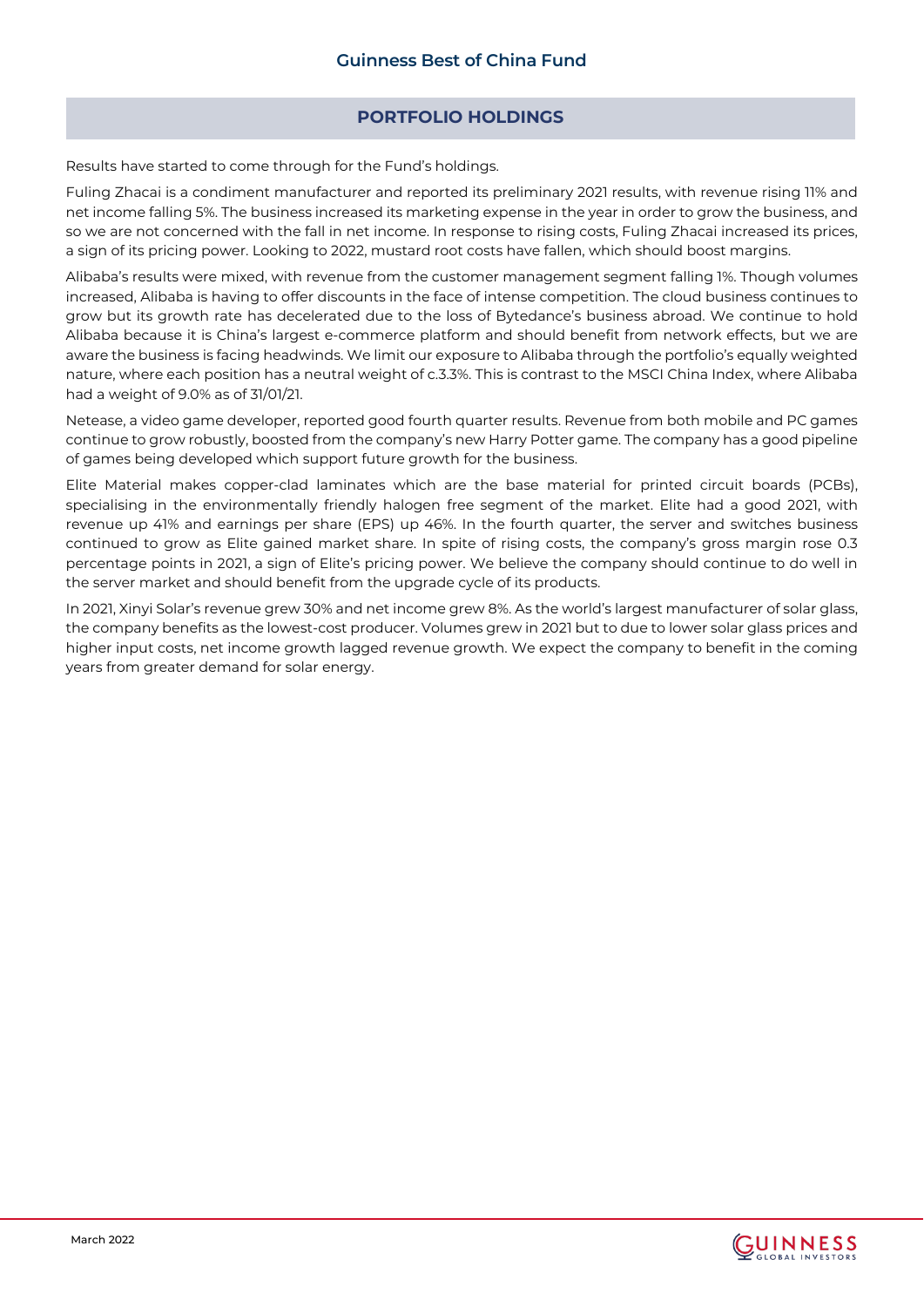# **OUTLOOK**

Russia's invasion of Ukraine has led to higher energy costs and so profit margins are likely to face some pressure. In the Fund, we have a quality filter to ensure we invest in companies with high return on capital. The return on capital can be dissected into three components: revenue growth, profitability and asset turnover. All else equal, a higher-margin business is also a higher-return on capital business.



## Net Margins

(Data as of 31/01/22, source: Bloomberg and Guinness Global Investors calculations)

The chart above shows the Fund's net margin over the past five years, based on reported data. In each of the past five years, the Fund's net margin has been considerably higher than the MSCI China Index. The period encompasses the US-China trade war as well as disruptions caused by COVID – our companies have, in aggregate, handled this volatility well. Furthermore, in 2020, the Fund's net margin actually increased while the index's was flat. We also show the Fund's net margin relative to the MSCI World Index for interest, where we can see the Fund's positive premium increases. We believe our set of companies' superior profitability means they should be able to weather the increase in costs better than the overall market.

## **Portfolio Managers**

Edmund Harriss

Sharukh Malik

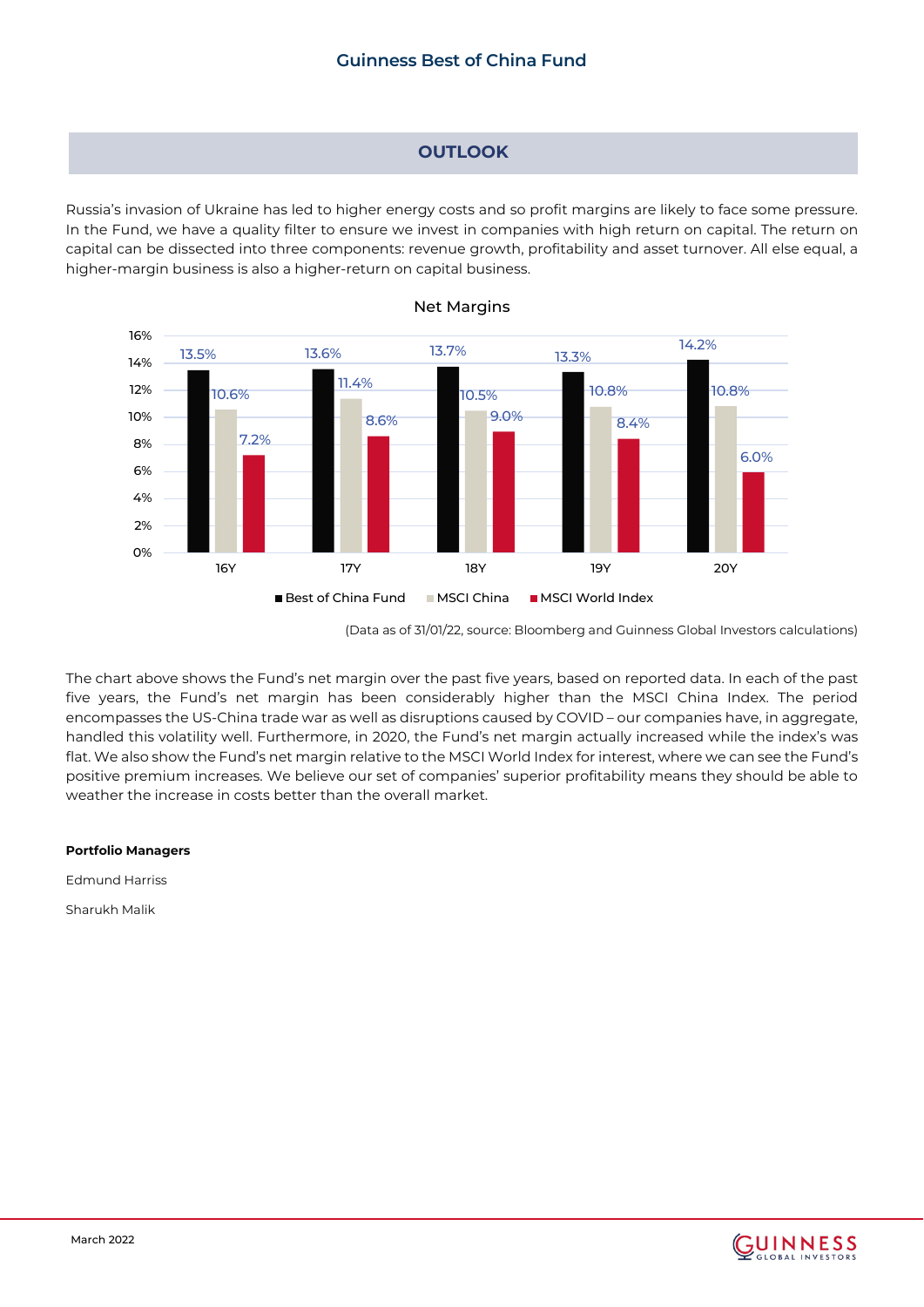| <b>PORTFOLIO</b>                                    |       |                        |                     |                |                              |                |                |  |  |  |  |
|-----------------------------------------------------|-------|------------------------|---------------------|----------------|------------------------------|----------------|----------------|--|--|--|--|
| <b>Fund top 10 holdings</b>                         |       | <b>Sector analysis</b> |                     |                | <b>Geographic allocation</b> |                |                |  |  |  |  |
| Suofeiya Home Collection                            | 4.3%  |                        | IT                  | ■25.5%         |                              |                |                |  |  |  |  |
| China Overseas Land                                 | 4.1%  | Consumer Disc          |                     | 122.3%         | China                        |                | 82.7%          |  |  |  |  |
| <b>Elite Material</b>                               | 3.9%  | Financials             |                     | 10.0%          |                              |                |                |  |  |  |  |
| <b>CSPC Pharmaceutical Group Ltd</b>                | 3.8%  | <b>Health Care</b>     |                     | 10.0%          |                              |                |                |  |  |  |  |
| <b>Novatek Microelectronics</b>                     | 3.7%  | Comm Services          |                     |                | Taiwan                       | 10.6%          |                |  |  |  |  |
| Ping An Insurance                                   | 3.6%  |                        |                     | 8.9%           |                              |                |                |  |  |  |  |
| China Medical System                                | 3.6%  | Industrials            |                     | 8.8%           |                              |                |                |  |  |  |  |
| <b>China Merchants Bank</b>                         | 3.5%  | Consumer Staples       |                     | 6.4%           | Hong Kong                    | 5.4%           |                |  |  |  |  |
| Xinyi Solar                                         | 3.5%  | Real Estate            | $\blacksquare$ 4.1% |                |                              |                |                |  |  |  |  |
| Chongqing Fuling Zhacai                             | 3.4%  | <b>Utilities</b>       | $\blacksquare$ 2.8% |                |                              |                |                |  |  |  |  |
|                                                     |       | Cash                   | $1.3\%$             |                |                              |                |                |  |  |  |  |
| % of Fund in top 10                                 | 37.5% |                        |                     |                | Cash                         | 1.3%           |                |  |  |  |  |
| Total number of stocks                              | 31    |                        |                     |                |                              |                |                |  |  |  |  |
| <b>PERFORMANCE</b>                                  |       |                        |                     |                |                              |                |                |  |  |  |  |
| Past performance does not predict future returns    |       |                        |                     |                |                              |                | 28/02/2022     |  |  |  |  |
| Annualised % total return from launch (GBP)         |       |                        |                     |                |                              |                |                |  |  |  |  |
| Fund (Y Class, 0.89% OCF)                           |       |                        |                     |                | 10.9%                        |                |                |  |  |  |  |
| <b>MSCI Golden Dragon Index</b>                     | 12.0% |                        |                     |                |                              |                |                |  |  |  |  |
| IA China/Greater China sector average               |       |                        |                     |                |                              | 11.5%          |                |  |  |  |  |
| Discrete years % total return (GBP)                 |       | <b>Feb '22</b>         | <b>Feb '21</b>      | <b>Feb '20</b> | <b>Feb '19</b>               | <b>Feb '18</b> | <b>Feb '17</b> |  |  |  |  |
| Fund (Y Class, 0.89% OCF)                           |       | $-10.9$                | 30.8                | 7.8            | $-13.3$                      | 24.8           | 44.9           |  |  |  |  |
| MSCI Golden Dragon Index                            |       | $-17.1$                | 32.1                | 8.8            | $-4.5$                       | 22.9           | 45.0           |  |  |  |  |
| IA China/Greater China sector average               |       | $-19.7$                | 40.5                | 9.8            | $-7.7$                       | 27.6           | 41.1           |  |  |  |  |
| <b>Cumulative % total return (GBP)</b>              |       |                        |                     | 1 Yr           | 3 Yrs                        | 5 Yrs          | Launch         |  |  |  |  |
| Fund (Y Class, 0.89% OCF)                           |       |                        |                     | $-10.9$        | 25.6                         | 36.0           | 89.7           |  |  |  |  |
| MSCI Golden Dragon Index                            |       |                        |                     | -17.1          | 19.1                         | 39.8           | 101.7          |  |  |  |  |
| IA China/Greater China sector average               |       |                        |                     | $-19.7$        | 23.9                         | 46.0           | 96.7           |  |  |  |  |
| <b>RISK ANALYSIS</b>                                |       |                        |                     |                |                              |                | 28/02/2022     |  |  |  |  |
| Annualised, weekly, from launch on 15.12.15, in GBP |       |                        | <b>Index</b>        |                | <b>Sector</b>                |                | <b>Fund</b>    |  |  |  |  |
| Alpha                                               |       |                        | 0.00                |                | $-0.14$                      |                | $-0.33$        |  |  |  |  |
| <b>Beta</b>                                         |       |                        | 1.00                |                | 0.98                         |                | 0.98           |  |  |  |  |
| Information ratio                                   |       |                        | 0.00                |                | $-0.12$                      |                | $-0.18$        |  |  |  |  |
| Maximum drawdown                                    |       |                        | $-23.49$            |                | $-28.27$                     |                | $-25.95$       |  |  |  |  |
| R squared                                           |       |                        | 1.00                |                | 0.92                         |                | 0.87           |  |  |  |  |
| Sharpe ratio<br>Tracking error                      |       |                        | 0.46<br>0.00        |                | 0.41<br>5.02                 |                | 0.39<br>6.83   |  |  |  |  |
| Volatility                                          |       |                        | 17.82               |                | 18.17                        |                | 18.78          |  |  |  |  |
|                                                     |       |                        |                     |                |                              |                |                |  |  |  |  |

Fund returns are for share classes with a current Ongoing Charges Figure (OCF) stated above; returns for share classes with a different OCF will vary accordingly. Source: FE fundinfo bid to bid, total return (0.89% OCF). Fund launch date: 15.12.2015.